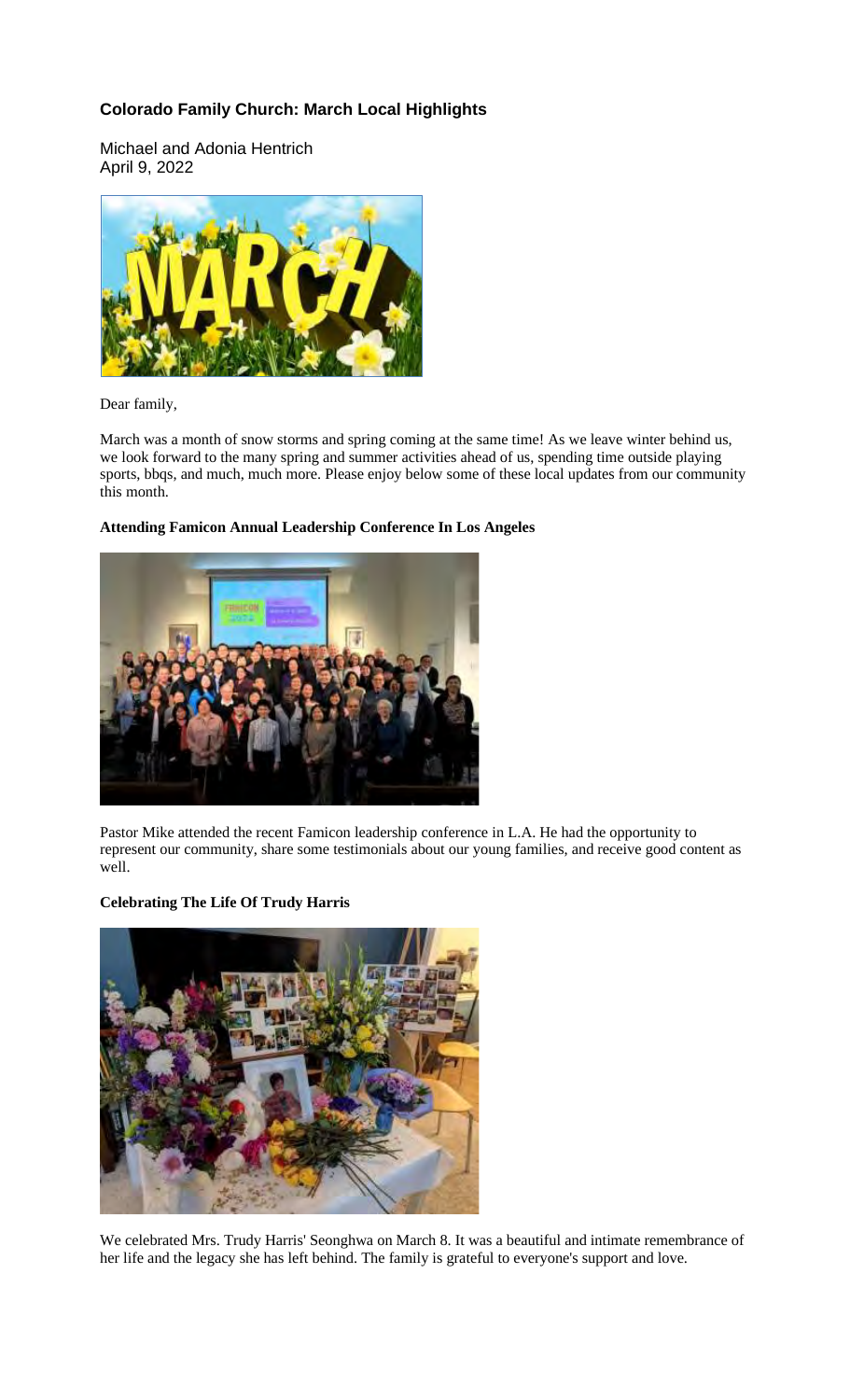## **Heartland Academy Update**



March was a big month for Heartland Academy. They officially ended their trial period and have been formally and fully accepted as a bonified Acton School. In addition to that, they also received their formal 501(c)3 recognition from the IRS as a federally recognized non-profit organization. A big congratulations to everyone that helped Heartland Academy get to this point! Enrollment is open for the fall, and we look forward to seeing how the school develops next year.

### **Congratulations And Prayer Requests**



This is a belated welcome, but we have several Solomon Islanders who moved here a little while back that we didn't acknowledge yet. They did a beautiful offering song for us this month and we look forwarding to getting to know them all. Their names are Brian Auga, Amanda Horoasia, and Grace Gua, and we are so happy that they've joined our community.



We are excited to welcome our first new family of 2022. Alex and Fumiko Smyth moved here this month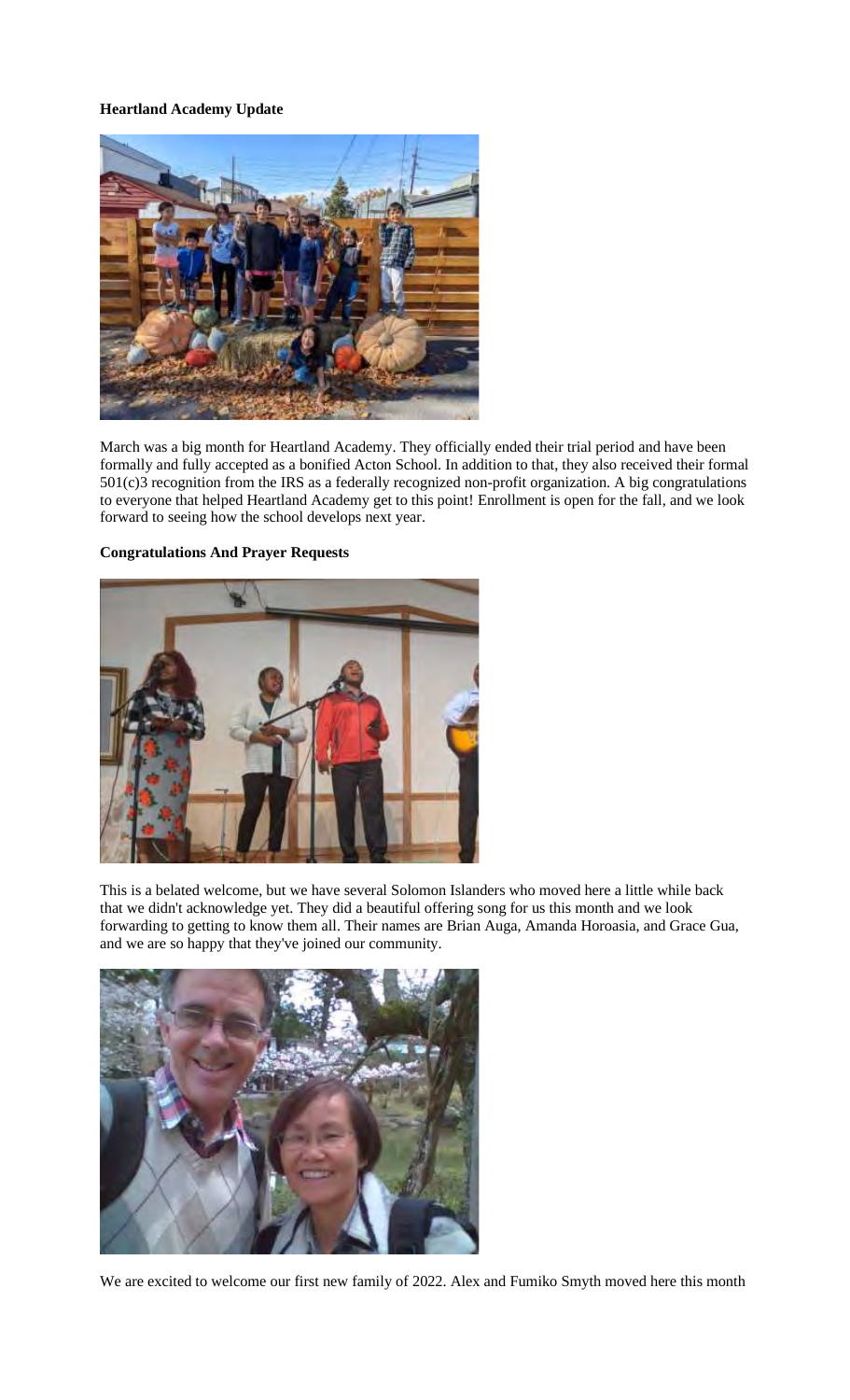from San Diego. They are coming to support their son Mitsu and daughter-in-law Clara and are also excited to become a part of our community.



We are grateful to everyone that has participated in our prayer condition and has supported Ukraine in various ways. Although we have made many preparations to receive refugees, we don't have any families coming at this time. We will continue our preparations, and continue to look for ways to support.

#### **Continued Renovations And Improvements**

Lots of ongoing renovations this month, mostly focused on our house across the street from the church. David, Anton, John, Dr. Hentrich, have all been putting many hours into all the ongoing work. We finished the majority of the work in the kitchen and are now moving on to the bathroom, and bedrooms. We project that we will be done by the end of April.